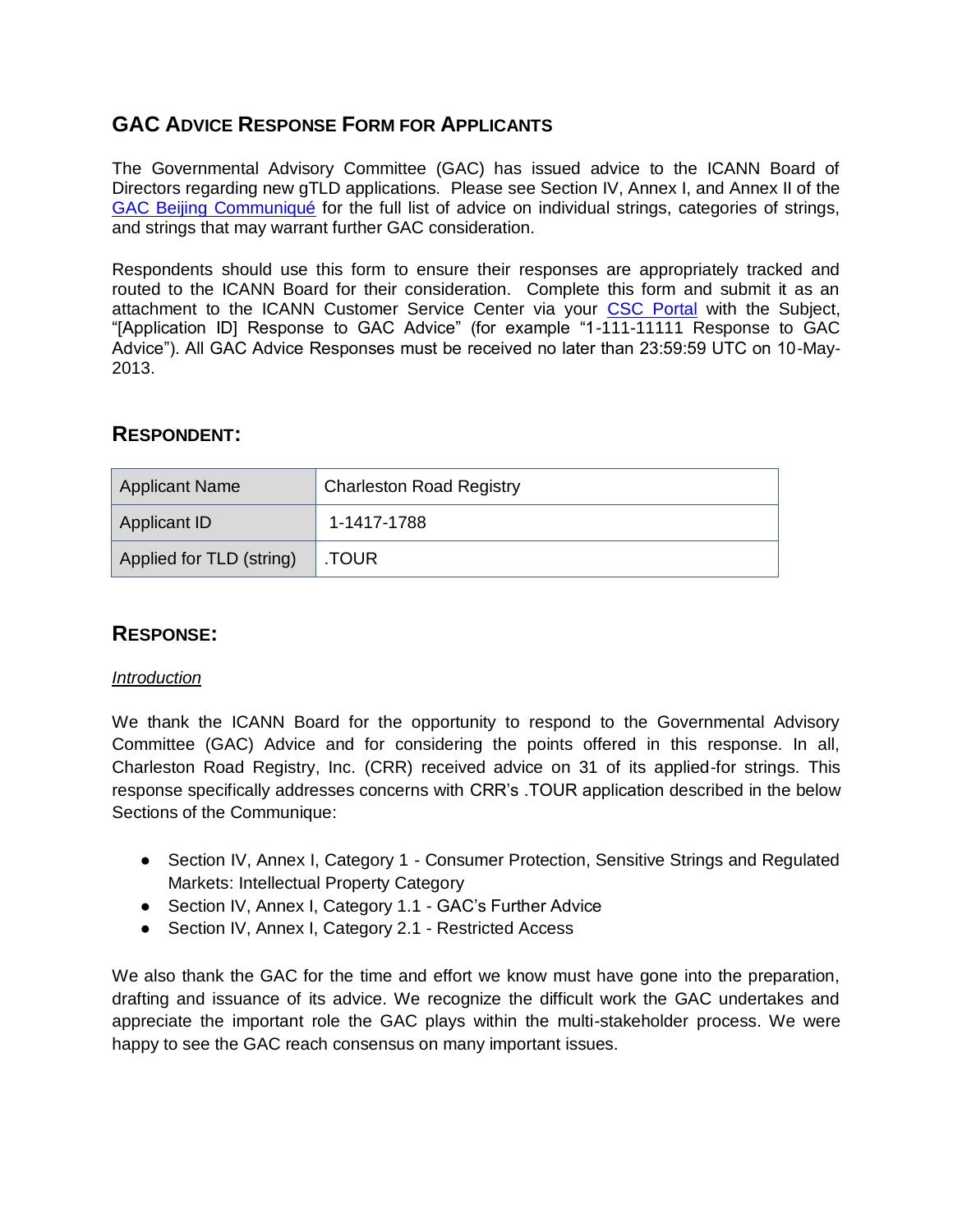CRR has always been and remains very committed to the security and stability of the domain name system as well as the success of the new generic top-level domain (gTLD) program and it is in that spirit that we submit the following response to the GAC Advice.

### *CRR's Response to Category 1 GAC Safeguard Advice for .TOUR*

CRR's underlying new gTLD business philosophy is that all of our registries operate in a way that is consistent with applicable laws. As stated in our application for .TOUR, our mission is to help make information universally accessible and useful by extending the utility of the DNS while enhancing the performance, security, and stability of the Internet for users worldwide.

Category 1 safeguard advice suggests the following safeguards should apply to the .TOUR string under the Intellectual Property category. It is our belief the safeguard advice the GAC has is already addressed in our application for .TOUR. The following table outlines the GAC's safeguard advice and how our .TOUR application addresses it.

| #              | <b>Safeguard Advice</b>                                                                                                                                                                | <b>CRR Response</b>                                                                                                                                                                                                                                                                                                                               |
|----------------|----------------------------------------------------------------------------------------------------------------------------------------------------------------------------------------|---------------------------------------------------------------------------------------------------------------------------------------------------------------------------------------------------------------------------------------------------------------------------------------------------------------------------------------------------|
| 1              | Registry's acceptable<br>policy<br>will<br>use<br>require registrants to<br>comply with all<br>applicable laws.                                                                        | CRR's response to question 28.3, Abuse<br>Policy Rights Reserved, of the Applicant<br>Guidebook explicitly states: "CRR reserves<br>the right to deny, cancel any domain<br>nameit deems necessaryto comply with<br>any applicable laws, government rules or<br>requirements, requests of law enforcement,<br>or any dispute resolution process". |
| $\overline{2}$ | Registry will require registrars to notify<br>registrants of the above requirement.                                                                                                    | CRR will include a provision in its Registry-<br>Registrar Agreement requiring all registrars to<br>notify registrants of this requirement.                                                                                                                                                                                                       |
| 3              | Registry will require registrants with<br>sensitive health and financial data to<br>implement appropriate security measures<br>as defined by applicable law and industry<br>standards. | This advice is not applicable to our .TOUR<br>application. The .TOUR TLD targets offerings<br>related to travel tours and tourism. We do not<br>expect registrants of the .TOUR TLD to have<br>commercial access to sensitive health and/or<br>financial data.                                                                                    |
| 4              | Registry<br>will form<br>relationships<br>with<br>self-regulatory<br>regulatory<br>relevant<br>or<br>bodies to mitigate the risk of illegal activity.                                  | CRR will also work with the appropriate<br>industry associations to mitigate the risk of<br>illegal activity.                                                                                                                                                                                                                                     |
| 5              | Registry will require registrants to provide                                                                                                                                           | During the registration process, registrants                                                                                                                                                                                                                                                                                                      |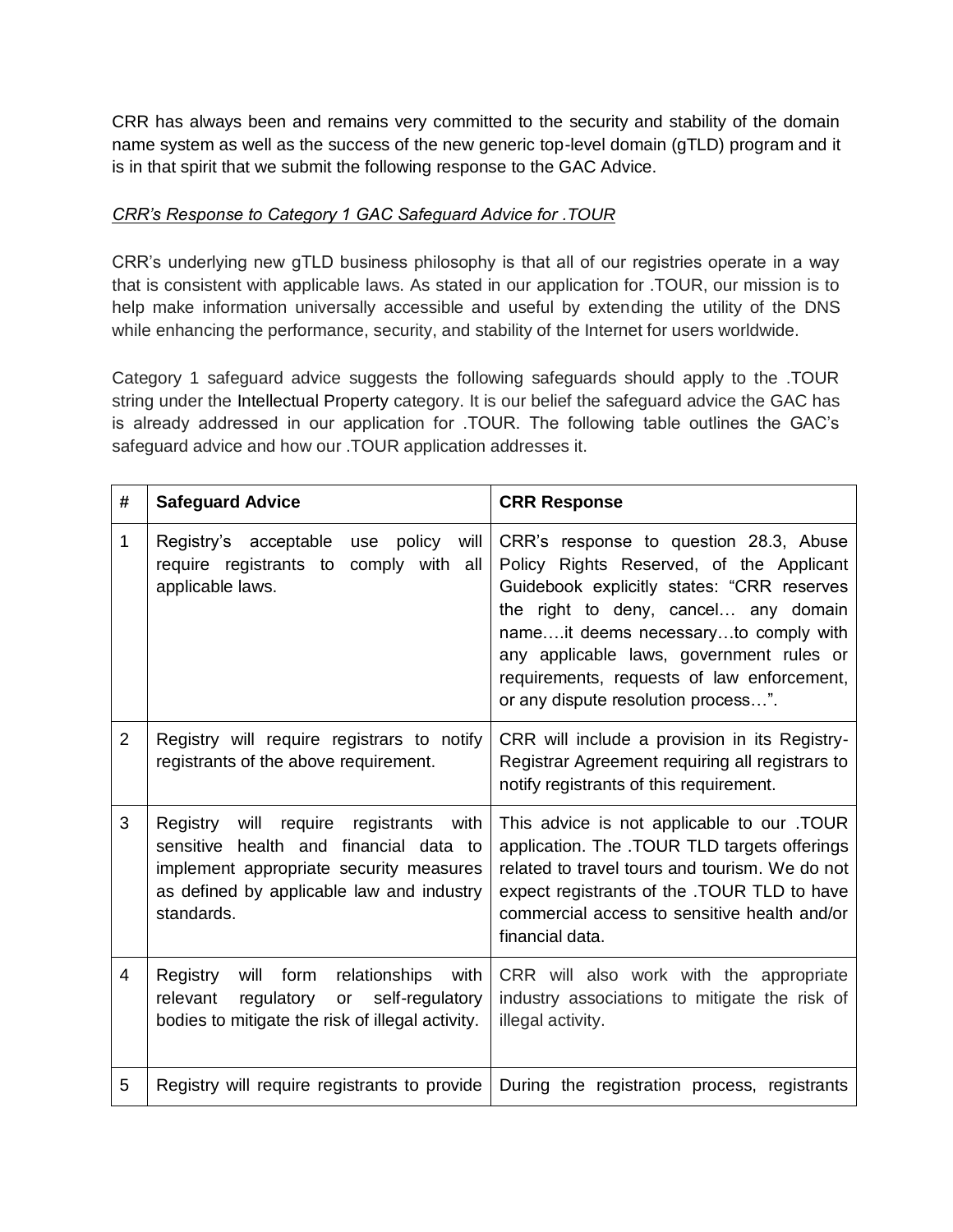| a current point of contact for the reporting<br>of registration abuse, and the contact<br>details for their industry regulatory or self-<br>regulatory authority. | already required to<br>both<br>provide<br>are<br>administrative and technical contacts, and<br>registrants have an ongoing obligation to<br>keep this information current. CRR intends to<br>treat the administrative contact as the point of<br>contact for reporting registration abuse.<br>Additionally, CRR has also taken steps to<br>mitigate issues arising from flawed registrant<br>contact details. CRR's response to question<br>28.8, Abuse Prevention, of the Applicant<br>Guidebook explicitly states: "CRR<br>will<br>registrant information<br>authenticate<br>by<br>providing an email verification link sent to the<br>registrant to confirm its email address. In<br>addition, we will ensure an ongoing ability to<br>contact the registrant via email by confirming<br>the new email address as part of changes<br>affecting the contact information." ~and~<br>"CRR plans to regularly monitor registration<br>for<br>accuracy and completeness,<br>data<br>employing authentication<br>methods, and<br>establishing policies and procedures to<br>address domain names with inaccurate or<br>incomplete WHOIS data." |
|-------------------------------------------------------------------------------------------------------------------------------------------------------------------|---------------------------------------------------------------------------------------------------------------------------------------------------------------------------------------------------------------------------------------------------------------------------------------------------------------------------------------------------------------------------------------------------------------------------------------------------------------------------------------------------------------------------------------------------------------------------------------------------------------------------------------------------------------------------------------------------------------------------------------------------------------------------------------------------------------------------------------------------------------------------------------------------------------------------------------------------------------------------------------------------------------------------------------------------------------------------------------------------------------------------------------------|
|-------------------------------------------------------------------------------------------------------------------------------------------------------------------|---------------------------------------------------------------------------------------------------------------------------------------------------------------------------------------------------------------------------------------------------------------------------------------------------------------------------------------------------------------------------------------------------------------------------------------------------------------------------------------------------------------------------------------------------------------------------------------------------------------------------------------------------------------------------------------------------------------------------------------------------------------------------------------------------------------------------------------------------------------------------------------------------------------------------------------------------------------------------------------------------------------------------------------------------------------------------------------------------------------------------------------------|

## *CRR's Response to Category 1.1 GAC's Further Safeguard Advice for .TOUR and Category 2.1 Safeguard Advice for .TOUR*

Apart from the safeguards CRR has outlined above in order to address the GAC's specific safeguard advice for Category 1 strings, we also want to point out specific safeguards we have built into our application for the .TOUR string.

CRR's application for .TOUR is a "restricted access TLD model". Restricted access TLD model means we have committed to enhanced levels of protection and eligibility verification as part of the registration process for this TLD. Specifically:

- *Registration Process:* Registration criteria will be designed to protect the .TOUR community.
- *Eligibility Verification Process:* At the time of registration, registrars will be required to verify that each potential registrant is in fact a member of the applied-for community in order to register a second-level domain in .TOUR. Additionally, CRR reserves the right to adopt certain monitoring measures, including periodic audits, and the right to adopt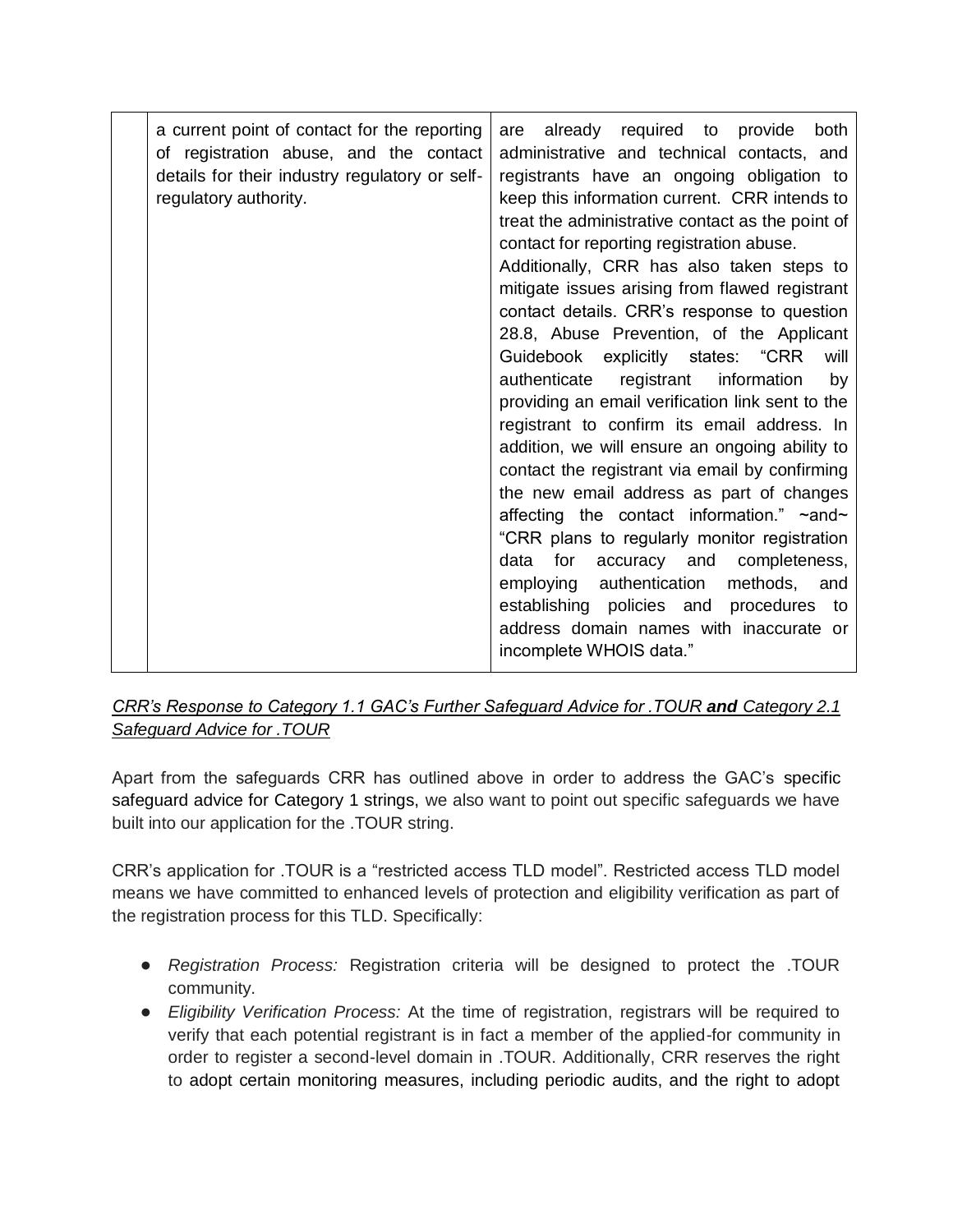enforcement measures, including a request that registrars facilitate a user reporting method to log complaints and⁄or potential instances of misuse within the gTLD.

- *Rights Protection Mechanisms:* As set forth below in our discussion of additional safeguards, CRR is committed to implementing strong and integrated intellectual property rights protection mechanisms which build upon ICANN's required policies while encouraging innovation, competition, and choice on the Internet.
- *Entertainment-Specific Protections:* In addition to the enhanced protections that we will offer for all of CRR's new gTLD registries, certain "entertainment-targeting" registries will require registrars to include language in their registrar-registrant agreement that the registrant must be authorized or licensed to post any copyrighted content.

## *Additional Safeguards Provided for All CRR Applications*

Finally, as part of our commitment to improving the Internet ecosystem through the new gTLD program, CRR seeks to mitigate the problem of abusive registrations and uses of domain names. We recognize that such abuses create security and stability issues for the registry, registrars, and registrants, as well as for users of the Internet in general. Accordingly, CRR will work hand-in-hand with our parent company, Google Inc., to provide a secure Internet space for all of our new gTLD registries, where harmful practices such as phishing, malware, spamming, pharming, and child pornography are not tolerated. Our robust abuse policy will ensure that CRR has the authority to suspend, cancel, or transfer domain names that violate such prohibitions.

In addition, we have worked with the community to develop additional intellectual property rights protection mechanisms that build upon ICANN's requirements, stipulated in the Applicant Guidebook, but still allow for ample competition and choice on the Internet. In addition to the carefully negotiated requirements mandated by ICANN, CRR has committed to double the length of the mandatory Sunrise Period from 30 days to 60 days and to extend the Trademark Claims Service indefinitely for all of our open registries. The recent expansion of the Claims Service that allows up to 50 previously abused strings per Trademark Clearinghouse submission to be included, coupled with our indefinite Claims Service significantly reduce rights holders' burdens by reducing monitoring costs and deterring potential cybersquatters. CRR's commitment to engage in pre-registration verification of potential domain name registrants should further serve to reduce fraudulent practices and to facilitate better communication between the parties to a dispute.

We believe that such measures provide strong safeguards against potential abuse across CRR's registries, and we will continue to maintain an open dialogue with the community as we work on drafting and implementing our policies.

*Conclusion*